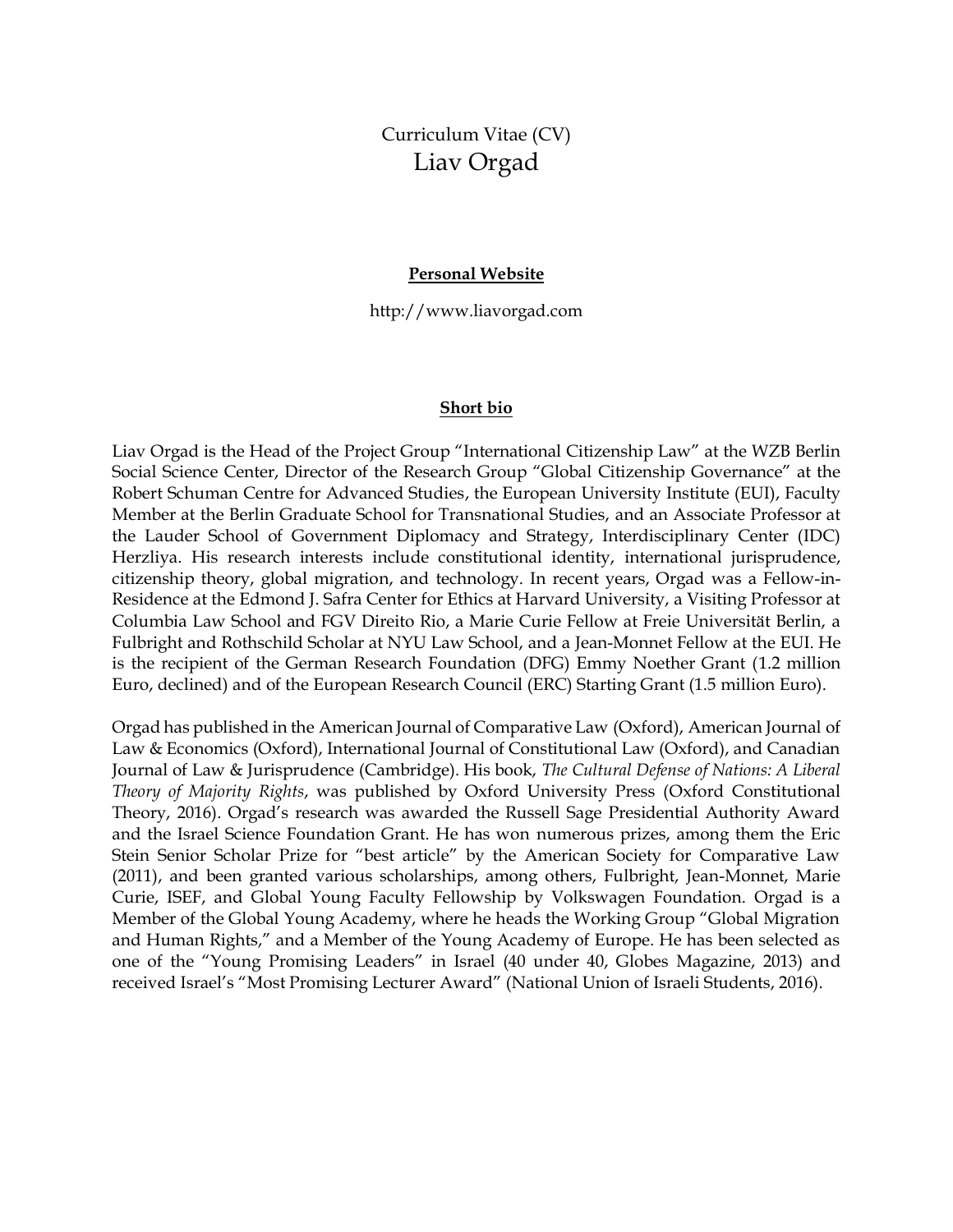## **Current Academic Appointments**

| <b>WZB BERLIN SOCIAL SCIENCE CENTER, Germany</b>                                                                                                                                           | 2017- present |
|--------------------------------------------------------------------------------------------------------------------------------------------------------------------------------------------|---------------|
| Head, Project Group "International Citizenship Law"                                                                                                                                        |               |
| EUROPEAN UNIVERSITY INSTITUTE, Robert Schuman Centre for Advanced Studies, Italy<br>Part-Time Professor; Director, "Global Citizenship Governance"                                         | 2017-present  |
| <b>INTERDISCIPLINARY CENTER (IDC) HERZLIYA, Israel</b><br>Associate Professor, Lauder School of Government (2017)<br>Senior Lecturer (2014-16); Lecturer (2011-14), Radzyner School of Law | 2011-present  |
| BERLIN GRADUATE SCHOOL FOR TRANSNATIONAL STUDIES, Germany<br>Core Faculty                                                                                                                  | 2018-present  |
| <b>Previous Academic Positions</b>                                                                                                                                                         |               |
| COLUMBIA UNIVERSITY, Law School, USA<br><b>Visiting Professor</b>                                                                                                                          | Spring 2017   |
| FREIE UNIVERSITÄT BERLIN, Germany<br>Marie Curie Fellow, Faculty of Law (2015-16)<br>Dahlem Research School Fellow (2014-15)                                                               | 2014-2016     |
| HARVARD UNIVERSITY, Edmond J. Safra Center for Ethics, USA<br>Fellow-in-Residence                                                                                                          | 2015-2016     |
| FGV DIREITO RIO, School of Law, Brazil<br><b>Visiting Professor</b>                                                                                                                        | May 2015      |
| <b>UNIVERSITY OF LUCERNE, Switzerland</b><br>Visiting Fellow, Center for Comparative Constitutional Law and Religion                                                                       | Summer 2014   |
| EUROPEAN UNIVERSITY INSTITUTE, Robert Schuman Centre for Advanced Studies, Italy<br>Jean Monnet Fellow                                                                                     | 2013-2014     |
| NYU SCHOOL OF LAW, Tikvah Center for Law & Jewish Civilization, USA<br>Fulbright Scholar                                                                                                   | 2012-2013     |
| HARVARD UNIVERSITY, Law School, USA<br><b>Visiting Researcher</b>                                                                                                                          | 2008-2009     |
| ROOSEVELT ACADEMY, Utrecht University, the Netherlands<br>Fellow, International Human Rights Academy                                                                                       | Summer 2008   |
| COLUMBIA UNIVERSITY, Law School, USA<br><b>Visiting Scholar</b>                                                                                                                            | 2007-2008     |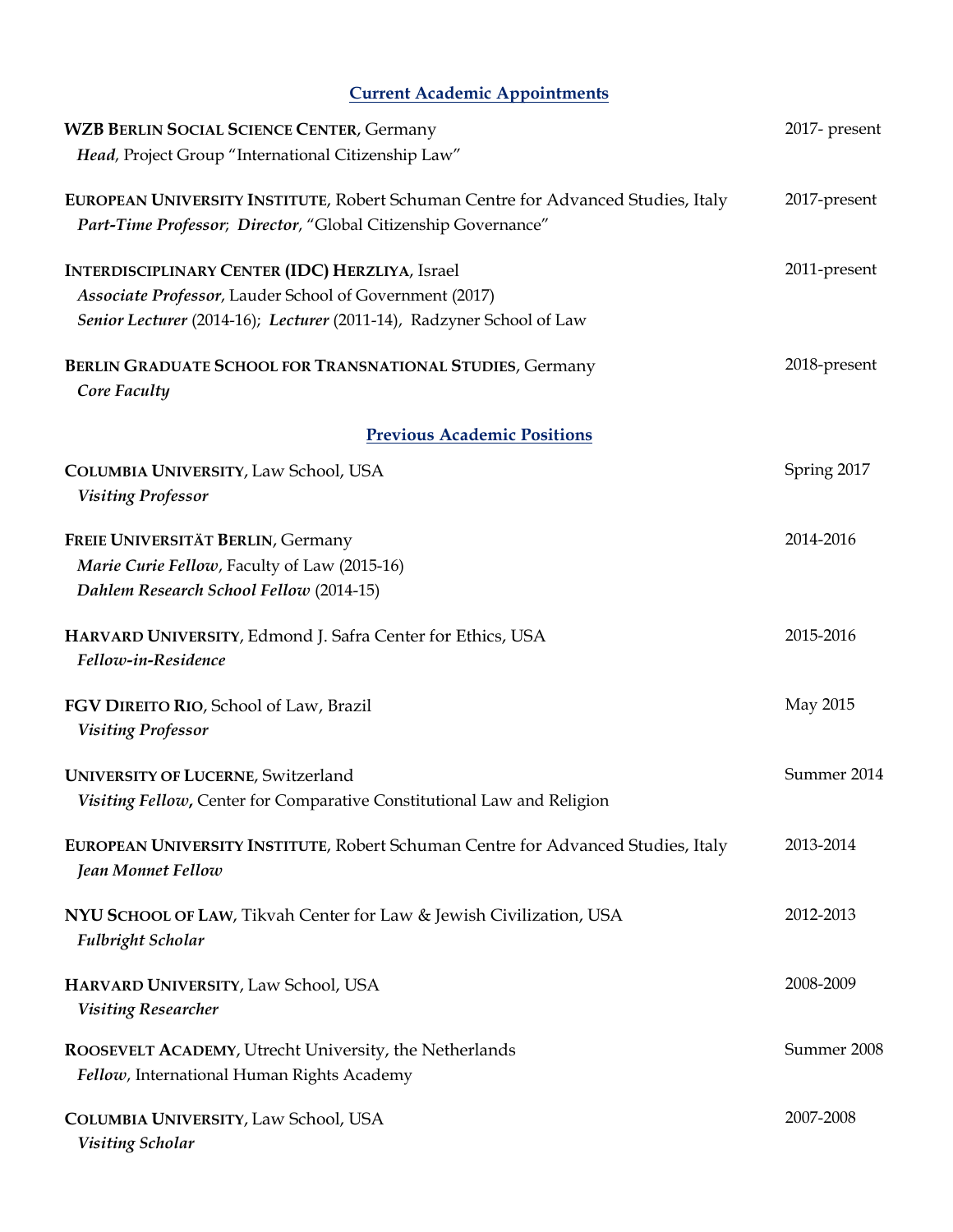### **Education**

| LL.D., (Doctor of Laws), School of Law, Hebrew University of Jerusalem, Israel | 2007-2011 |
|--------------------------------------------------------------------------------|-----------|
| LL.M., School of Law, Columbia University, USA                                 | 2006-2007 |
| LL.M., School of Public Policy, Hebrew University of Jerusalem, Israel         | 2003-2005 |
| LL.B., School of Law, Interdisciplinary Center Herzliya (IDC), Israel          | 1998-2002 |
| School of Government, Interdisciplinary Center Herzliya (IDC), Israel<br>B.A., | 1998-2002 |

### **Membership of Scientific Societies**

- Young Academy of Europe (2017-2021)
- Global Young Academy (2016-2020)
- Global Young Faculty (2009-2011)

### **Organization of International Cooperation (Selected)**

- *Harvard University*, *WZB Berlin Social Science Center, IDC Herzliya, European University Institute,* "Emerging Technologies and the Future of Citizenship," 30 participants, Co-organizer (w/Primavera De Filippi), Berlin, 12-13 June 2018 (a 2-year workshop, Berlin and Cambridge)
- *Harvard University*, *Freie Universität Berlin, Max Planck Institute, and The New School*, "Immigration, Citizenship, and Democracy: Contemporary Ethical Dilemmas," 17 participants, Co-organizer (w/Danielle Allen, Alexander Aleinikoff, and Ayelet Shachar), 24-25 August 2017 (a 2-year workshop, Berlin and Cambridge)
- *European University Institute, WZB Berlin Social Science Center, and London School of Economics*, "2nd European Junior Faculty Forum for Public Law," 24 participants, Co-organizer, Florence, 12-13 July 2018; "1st European Junior Faculty Forum for Public Law," 18 participants, Co-organizer (w/Mattias Kumm, Nicola Lacey, Martin Loughlin, and Joanne Scott), Berlin, June 28-29, 2017 (an annual forum, Berlin, Florence, London)
- *WZB Berlin Social Science Center and Justus Liebig Universität Gießen*, "Constitutional Identity in the Era of Global Migration," 18 participants, Co-organizer, Berlin, June 30-July 1, 2017; "Immigration, Citizenship, and Constitutional Identity: Germany in a Global Perspective," 19 participants, Co-organizer, Berlin, 9-10 June 2016
- *Duke, Kenan Institutefor Ethics and IDC Herzliya*, **"**Human Rights and Diaspora: Minorities and Liberal Citizenship," 14 participants, Co-organizer (w/Malachi Hacohen and Noah Pickus), Durham, 25-26 April 2013; "Moralities of Migration: Loyalty, Identity, and Migration," 12 participants, Co-organizer, Durham, 26-27 April 2012

### **Academic Impact**

Google Scholar: 408 citations; h-index 9 (as for July 2018)

In the legal discipline, h-index 9 is considered very high. According to an *LSE study*, in law, the average hindex score of a full professor is 2.83.

Supreme Court of Israel Citations: More than 100 citations in 18 cases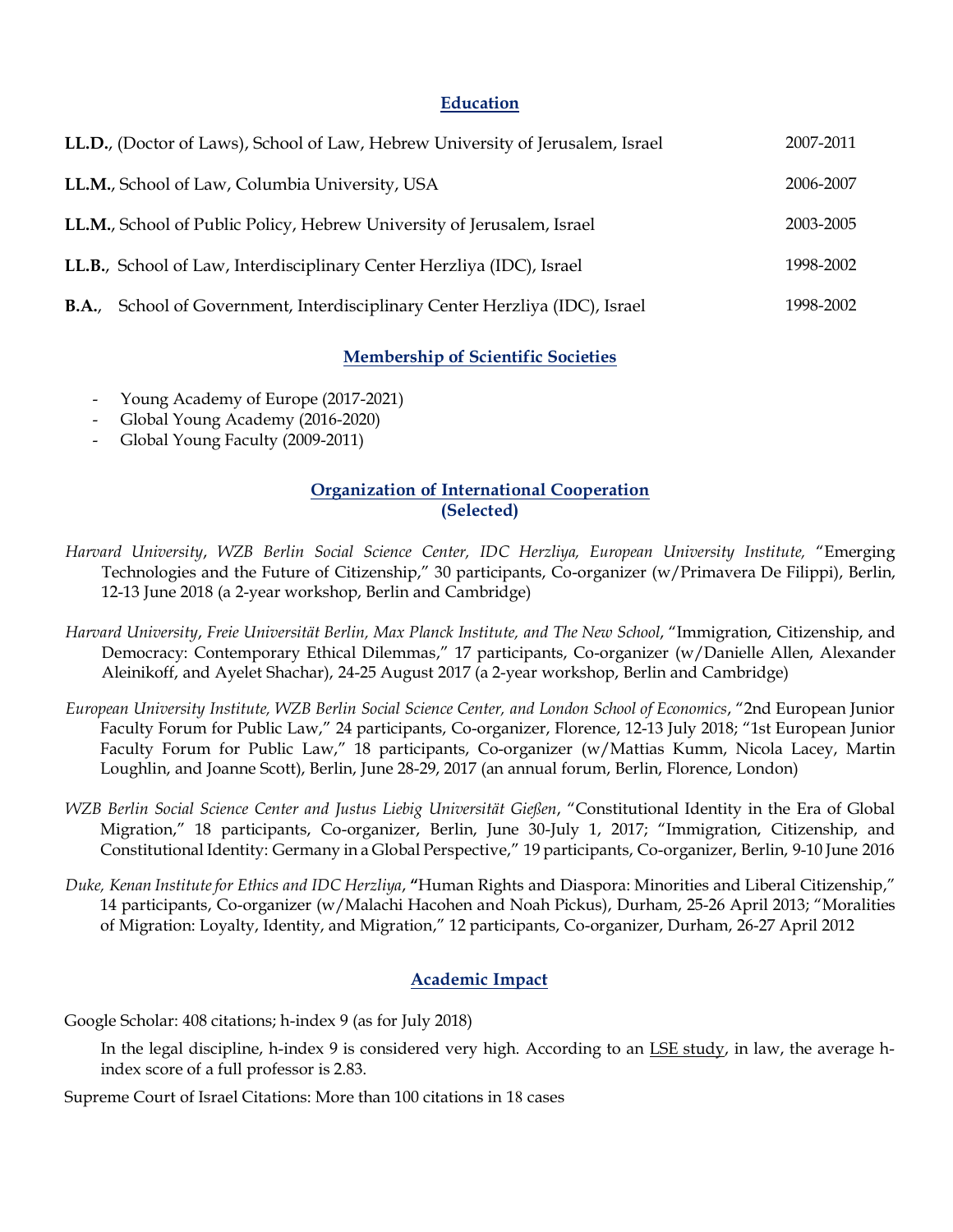## **Fellowships**

| Harvard University, Edmond J. Safra Center for Ethics, Fellow-in-Residence     | 2015-2016 |
|--------------------------------------------------------------------------------|-----------|
| University of Lucerne, Research Fellows Program                                | 2014      |
| Freie Universität Berlin, Dahlem Research School Postdoctoral Fellowship       | 2014-2015 |
| <b>European University Institute, Jean Monnet Postdoctoral Fellowship</b>      | 2013-2014 |
| NYU School of Law, Tikvah Scholarship                                          | 2012-2013 |
| Rothschild Foundation, Postdoctoral Fellowship                                 | 2012-2013 |
| Fulbright Foundation, Postdoctoral Fellowship                                  | 2012-2013 |
| Global Young Faculty, Our Common Future Fellowship                             | 2010      |
| <b>Israel Fund for Advancement of Education</b> , Doctoral Fellowship          | 2008-2010 |
| <b>ISEF Foundation</b> , Doctoral Fellowship                                   | 2006-2010 |
| Friedrich Naumann Stiftung, Human Rights Academy Scholarship                   | 2008      |
| <b>Columbia University, Institute for Israel and Jewish Studies Fellowship</b> | 2007-2008 |
| Jewish Federation, E. David Fischman Scholarship                               | 2006-2007 |

### **Prizes**

| Dan David Foundation, Scholarship Prize for Postdoctoral Students of Exceptional Promise            | 2013 |
|-----------------------------------------------------------------------------------------------------|------|
| Fulbright Foundation, Alumni Prize for Excellence                                                   | 2012 |
| American Society of Comparative Law, Eric Stein Senior Scholar Prize for Best Scholarly Article     | 2011 |
| <b>Israeli Association of Public Law, Gorney Prize for Outstanding Young Scholars in Public Law</b> | 2011 |
| Hebrew University, Zilberg Prize for Excellent Doctoral Dissertation                                | 2011 |
| <b>Wolf Foundation</b> , Wolf Prize for Outstanding Achievements of Young Scholars                  | 2010 |
| Columbia Law School, James Kent Scholar Award for Outstanding Academic Achievement                  | 2007 |

## **Grants**

| <b>ERC Starting Grant, European Research Council</b>                       | € 1,499,588       | 2017-2021  |
|----------------------------------------------------------------------------|-------------------|------------|
| <b>Emmy Noether Grant</b> , German Research Foundation, Germany (declined) | € 1,205,250       | 2016-2020  |
| Global Young Academy, Project Grant (co-recipient)                         | € 10,650          | 2017-2018  |
| Freie Universität Berlin, International Workshop                           | € 9,103           | 2016       |
| Marie Curie Intra-European Fellowship, European Commission                 | € 216,952         | 2015-2016  |
| Fritz Thyssen Foundation, Conference Grant, Germany (co-organizer)         | € 15,500, € 6,000 | 2015, 2017 |
| Israel Institute Research Grant, USA                                       | \$9,600           | 2014       |
| <b>Israel Science Foundation</b> , Israel                                  | \$62,000          | 2013-2015  |
| Russell Sage Presidential Authority Award, Russell Sage Foundation, USA    | \$ 33,500         | 2012       |